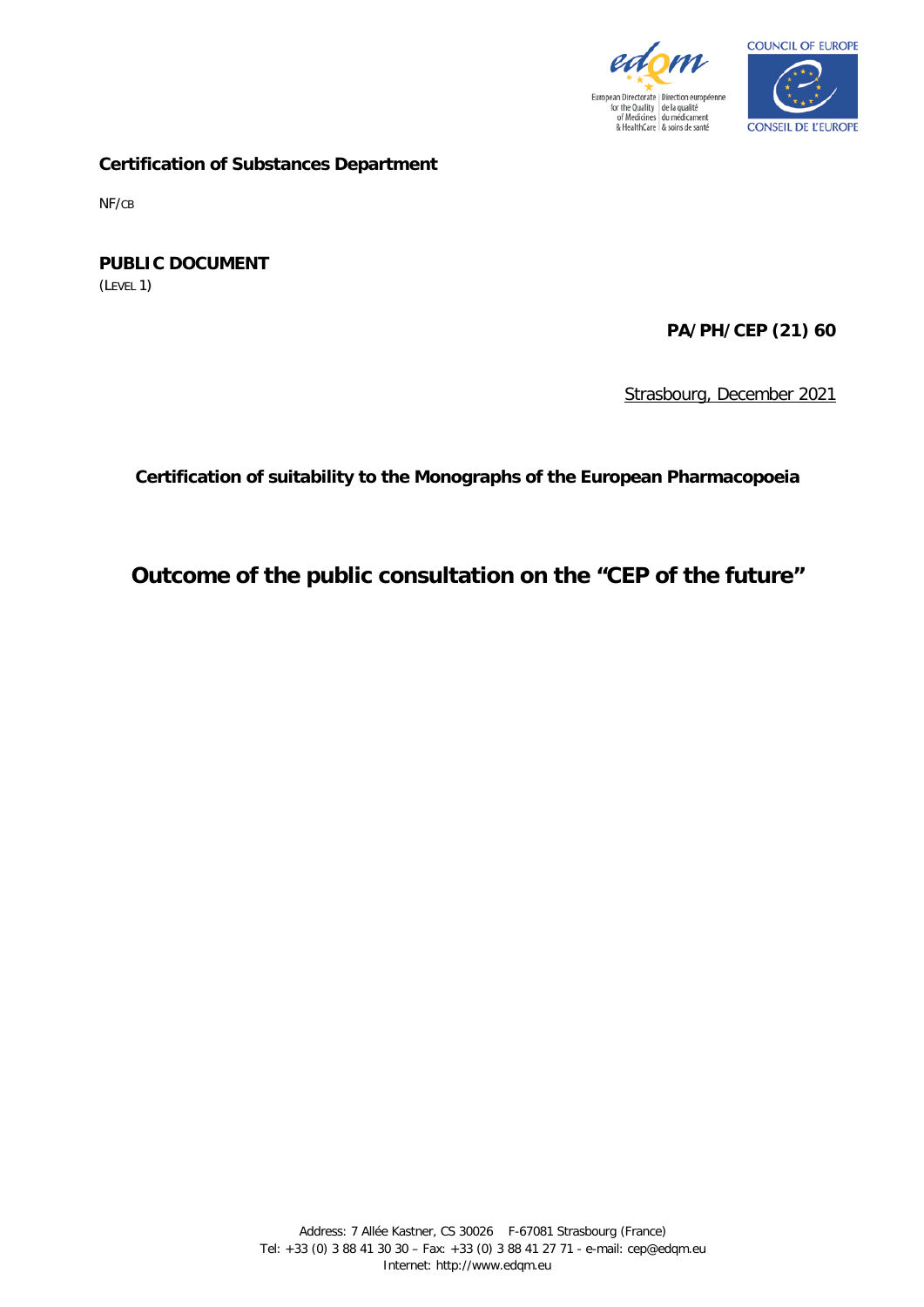## **1. Background**

The content and layout of the current Certificate of Suitability (CEP) remains very similar to the original created in 1992. The EDQM is nonetheless well aware of the far-reaching effects that globalisation, the rise of digital technology and many other major regulatory and scientific developments have had on the pharmaceutical industry and competent authorities over the last three decades. In response, the EDQM launched a project to design the CEP of the future. The aim is to develop a modern CEP that will better fit the current needs of stakeholders, offer both greater transparency of the information conveyed and enhanced user-friendliness, increase the acceptance of CEPs and ease the registration activities performed using CEPs.

## **2. Methodology**

The first step was to gather feedback via a large public consultation using an online survey that was available on the EDQM website from 31 August 2020 to 31 December 2020 and addressed three major topics: content, layout and use/distribution of the CEP.

At the end of the consultation period, a total of 150 responses had been received by the EDQM. The respondents were divided into two groups, with Industry accounting for 107 respondents and Authorities accounting for 43 respondents.

### **3. Results of the survey**

Overall, stakeholders expressed their satisfaction with the CEP procedure and document. No major divergent views were expressed by Authorities and Industries with respect to the topics covered in the survey.

Highlights from the feedback received:

- There was a strong demand to include more information in CEPs, including statements on what is approved and what is not approved, to increase transparency and clarity for users, but also to avoid questions from both authorities and marketing authorisation holders (MAHs).
- The majority of respondents indicated that they would like more of the information included in CEP files to be approved by the EDQM and covered within the CEP document in order to avoid questions or assessment of marketing authorisation applications (MAA).
- There were strong calls to find ways to reduce revisions of CEPs.

The responses also showed there was a lack of knowledge of the current EDQM policies on the content of the CEP (e.g. policy document "How to read a CEP", use/route of administration considered during the assessment of the CEP), as well as a lack of knowledge and understanding of the responsibility and duties of CEP holders/API manufacturers vs MAH/drug product manufacturers and also on current regulatory requirements involving CEPs.

The stakeholders made the following specific suggestions regarding the content of CEPs:

- To include more details on all sites involved in manufacturing in order to understand the supply chain and roles of each site.
- To be more transparent regarding the specifications of the substance covered by the CEP.
- To include statements on the CEP with regard to risk assessment of nitrosamine and mutagenic impurities and also on the maximum daily dose and route of administration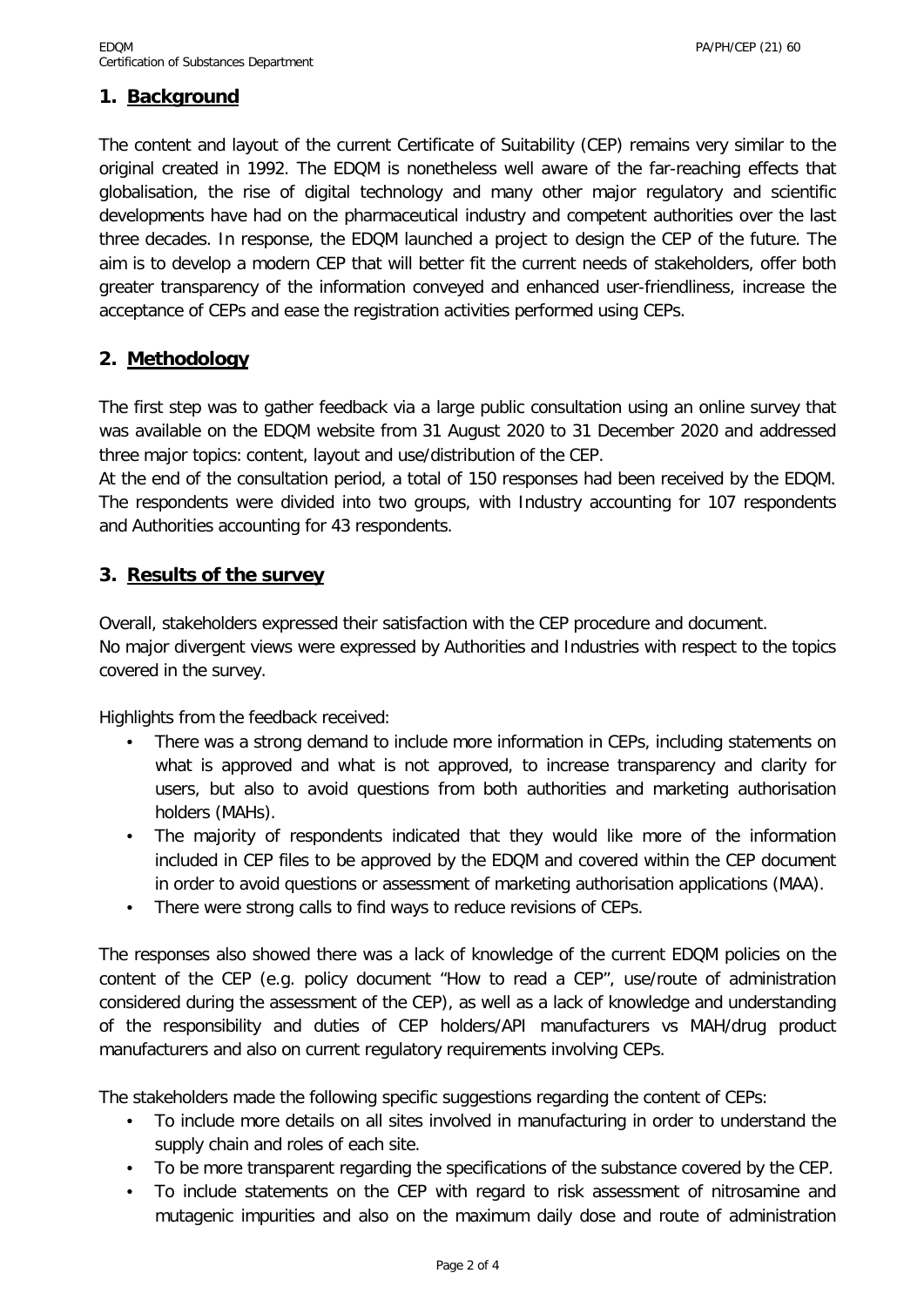considered during assessment.

- To include information on physical treatments and related grades and controls (e.g. polymorphisms, PSD), or alternatively to include a statement that this aspect was not approved by the EDQM.
- For stability, respondents would appreciate the mandatory inclusion of a re-test period on the CEP, with the possibility of covering more climatic zones, together with statements on the need and absence of need for specific storage conditions.

With regard to the layout and format of the CEP:

- A clear preference was expressed for an electronic CEP (e-CEP) rather than a paper document.
- The need to present the information mentioned on the CEP (additional tests, re-test period, elemental impurities, etc.) in tabular form for easy consultation was raised by many respondents.

The aspects most frequently mentioned related to the use of the CEP were:

- To report the status of applications in the online "certification database" (e.g. requests for revision approved, change log with a general description of the changes included in the dossier and/or the CEP).
- To no longer issue revised CEPs for administrative changes (e.g. changes to names/addresses of companies).
- To no longer issue revised CEPs for changes not impacting the quality of the substance or not impacting the content of the CEP.
- There was still a need to check the authenticity of a CEP, either in the online "certification database" or through the introduction of a QR code.
- To revise the current declaration of access box (e.g. to have more space, to be aligned with the letter of access for ASMFs).

## **4. Conclusions**

Based on all the comments and feedback received, the following 5 areas of work have been identified to design the "CEP of the future":

#### **Review information to be reported on CEPs**

- Increase transparency and clarity to give a better understanding of the aspects which are approved and also those which are not approved (on grades and subtitles, approved specifications, etc.).
- Fill in gaps with information reported on CEPs.

#### **Reduce revisions of CEPs and facilitate handling of changes**

- Avoid revisions of CEPs linked to administrative changes, such as changes to names and addresses of companies.
- Avoid revisions of CEPs not impacting the quality of the substance covered.

#### **Enhance digital tools and public databases**

- Implement a digitally signed electronic CEP.
- Use IT tools to facilitate the preparation and use of CEPs and also reference to CEPs in marketing applications.